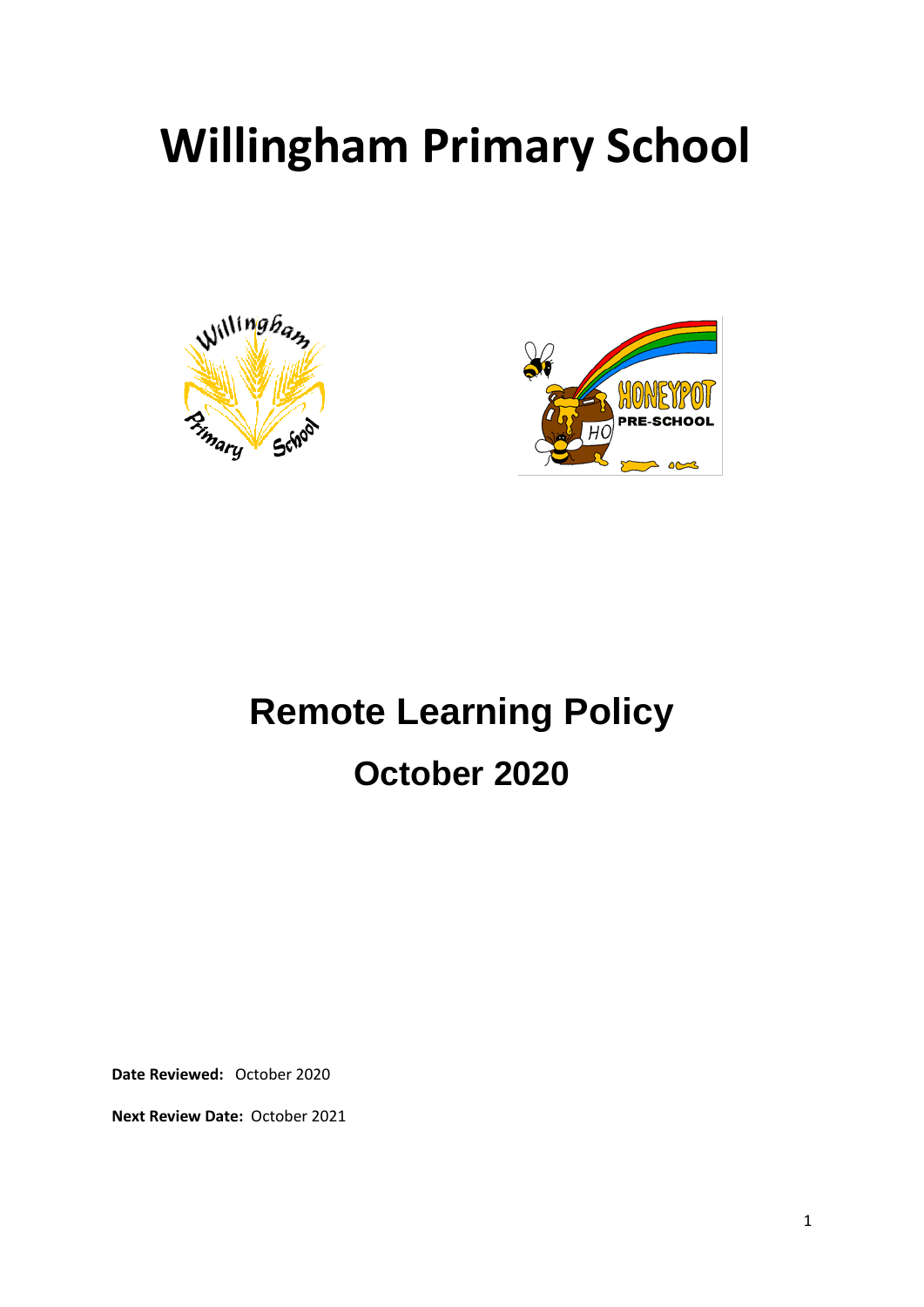## **Willingham Primary School Remote Learning Policy**

## **1. Aims**

This Remote Education Policy aims to:

- Outline the school/pre-school's approach to educating pupils who will not be attending school, as a result of government guidance or the closure of a pod
- Make clear our expectations of staff who are self-isolating but healthy and able to continue planning, teaching and assessing pupils' work
- Ensure that remote education is offered as soon as it becomes necessary
- Ensure consistency in the approach to remote learning for all pupils, including those with SEND, who aren't in school through use of quality online and offline resources
- Provide clear expectations for members of the school community with regards to delivering high quality interactive remote learning
- Include continuous delivery of the school's broad curriculum, as well as support of pupils' well-being
- Ensure that pupils learn new knowledge and concepts, as well as reinforcing prior learning
- Ensure that online tools enable appropriate interaction with pupils, the assessment of their work and the provision of feedback
- Outline training for staff about the appropriate use of online platforms, so that pupils and staff are safeguarded effectively and that data protection guidelines are adhered to
- Support effective communication between the school and families, so that parents and pupils can access and make the best use of resources
- Identify solutions for families without adequate access to digital equipment

## **2. Who is this policy applicable to?**

- Individual or groups of pupils who are absent because they are awaiting test results and the household is required to self-isolate, but the rest of their school pod are attending school and being taught as normal.
	- $\circ$  These pupils will be supported with daily lessons and work that broadly mirror content being taught to the rest of the class who remain in school.
- Individual or groups of pupils who have tested positive, but are well enough to work within the 10-day isolation period
	- o These pupils will be supported with daily lessons and work that broadly mirror content being taught to the rest of the class who remain in school.
- Pupils who are part of a whole pod or partial pod that is not permitted to attend school because a member of their pod has tested positive for Covid-19.
	- $\circ$  If the teachers within that pod are fit, well and are not being reallocated to work in other pods, the nature of home learning resources will be more bespoke, will mirror what would have been taught in class and the use of the school's bespoke materials (including teaching videos) will increase.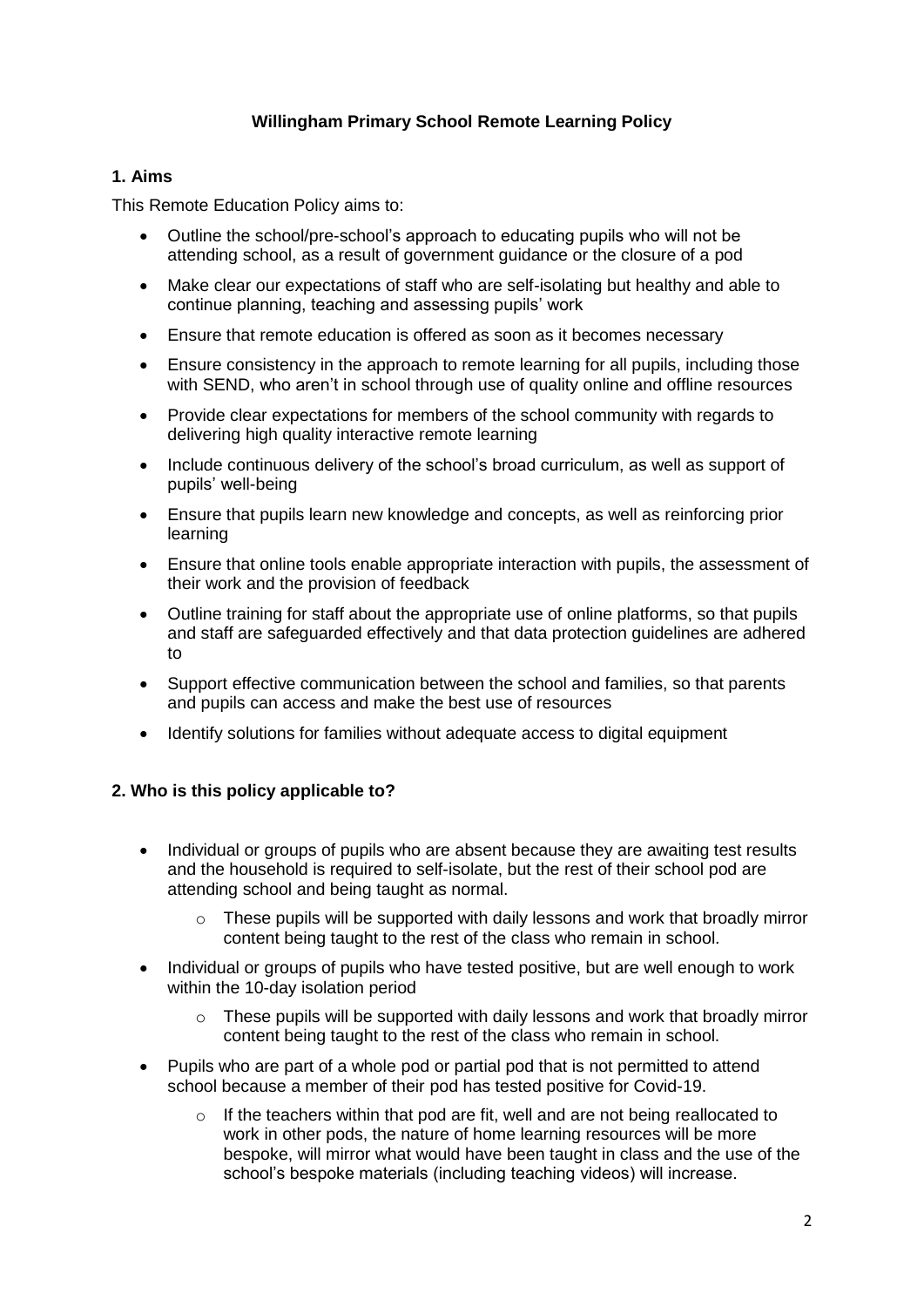## **3. Resources**

Resources to deliver this Remote Education Plan include:

- Microsoft Teams
- Numbots and Times Tables Rockstars
- Purple Mash
- YouTube
- $\bullet$   $\lambda$   $\lambda$   $\lambda$   $\lambda$
- National Oak Academy online lessons, BBC Bitesize, White Rose lessons and other online learning materials
- Printed learning packs for pupils without adequate digital resources
- Home Learning Books (for Homework and Home Learning)

## **4. Approaches to Learning: Our Principles**

The following principles, informed by the DfE's requirements in respect of remote learning, underpin our approach:

- Planning will be informed by the feedback from previous remote learning
- Pupils will study a broad range of subjects, as they would in school
- Pupils will learn new facts and concepts, as well as completing activities that reinforce their prior learning as laid out in the Framework of Expectations.
- Activities will be varied and not solely consist of 'screen time'; for example work to be completed in Home Learning Books.
- Resources will be quality assured within teams and, at times, by Senior Leaders, who will ensure consistency and quality are high
- Staff will have the training they need to provide online learning safely, including training on MS Teams, Zoom and through sharing of the Remote Learning Risk Assessment
- Teachers will be required to plan and resource daily lessons in Maths and English, supplemented by enough high-quality Foundation Subject lessons to ensure pupils have access to a content volume roughly similar to what they would have access to in school
- Pupils will access remote learning resources as part of in-school delivery, so that they become used to these ways of working, by demonstrating resources in the classroom and using IT lessons to support older pupils with independently accessing MS Teams.
- SEND will not be a barrier to accessing the curriculum at home, because the school will work in partnership with families and ensure that suitable work, either online or offline, is provided for pupils with SEND.
- Staff workload will be managed by regular communication with staff and review of procedures to ensure that expectations are manageable and practice is as efficient as possible.
- Leaders will measure engagement in remote learning by assessing engagement within MS Teams and through feedback using online questionnaires. This information will be used to review provision and make changes as necessary.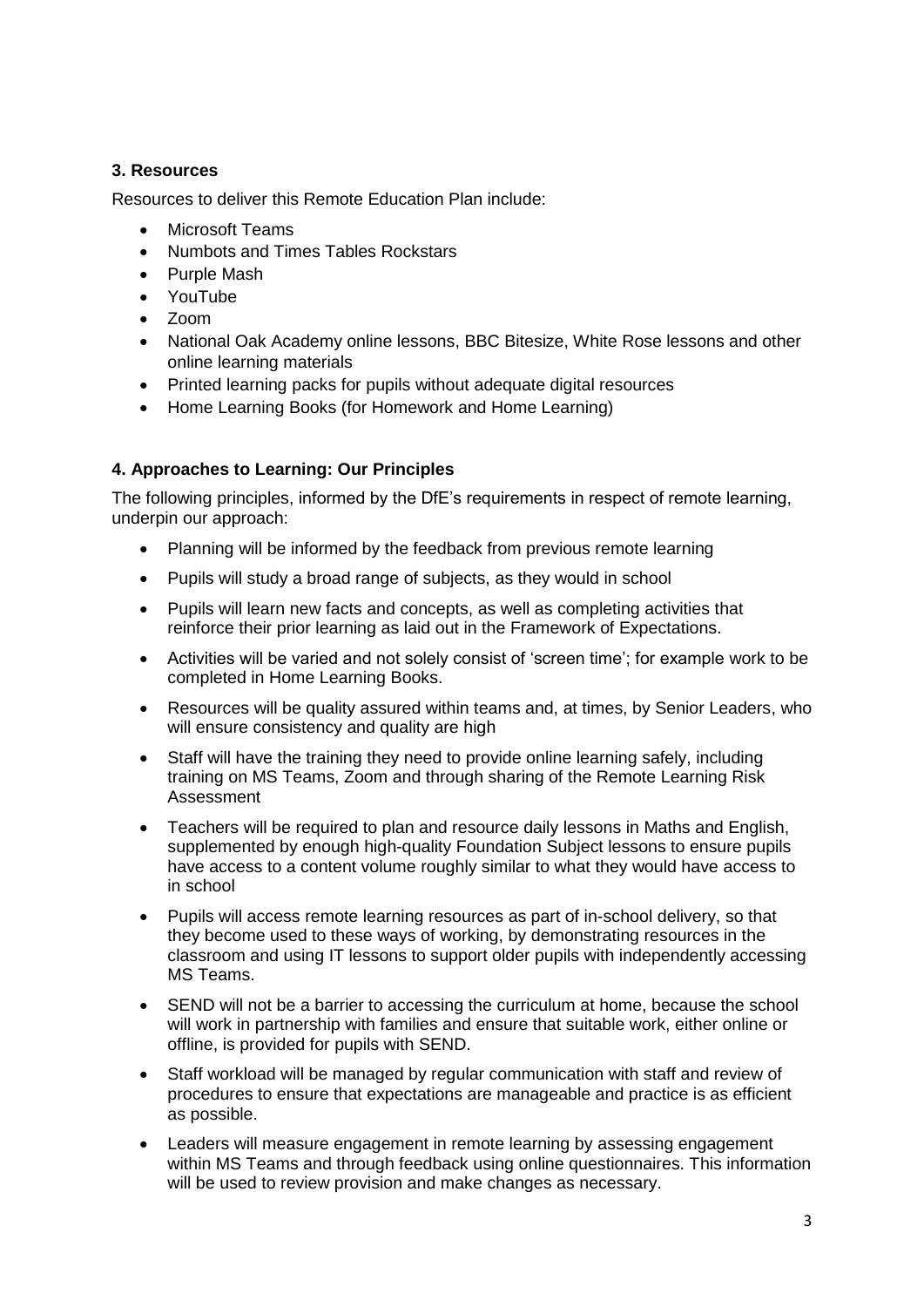## **5. Working with Parents**

We are committed to working in close partnership with families, and providing remote learning in different ways when that is necessary to suit the needs of particular pupils, such as those who have special educational needs and disabilities (SEND)

We will provide guidance to parents on how to use MS Teams and support them with this through the delivery of weekly Homework and Learning letters.

We would encourage parents to support their children's work, and to establish a routine based around the school day wherever possible. We expect parents to engage with MS Teams and there will be some interaction necessary from parents, depending on the age and needs of the pupil – for example, uploading work for submission

Should parents be unable to access online work for any reason, they should contact the school so that other arrangements can be made.

All children abide by an 'Acceptable Use Policy' at school which includes e-safety rules. This applies when children are working on school provided platforms, on computers at home.

## **6. Roles and responsibilities**

#### **Senior and subject leaders**

Alongside any teaching responsibilities, senior/subject leaders are responsible for:

- Co-ordinating the remote learning approach across the school including monitoring pupils' engagement with particular focus on pupils from disadvantaged backgrounds
- Lead virtual/face-to-face meetings with staff to ensure consistency across the year/subject
- Monitoring the effectiveness of remote learning, through:
	- o ensuring curriculum coverage matches the WPS curriculum map
	- o monitoring of resources
	- $\circ$  ensuring compliance with the expectations laid out in this policy
	- $\circ$  ensuring compliance with the expectations laid out in the WPS Framework of **Expectations**
	- o assessing consistency within and across teams
- Ensuring that staff, pupils and parents benefit from appropriate guidance about remote learning
- Ensuring that resources fully support teachers and pupils so that remote learning can take place without hindrance in this respect and that resources provide value for money
- Monitoring the security of remote learning systems, including data protection and safeguarding considerations
- Regular communication from SLT updating parents on local guidance and the ongoing school situation; weekly communication in the case of scenario 2 or 3 (see below).

#### **Teachers**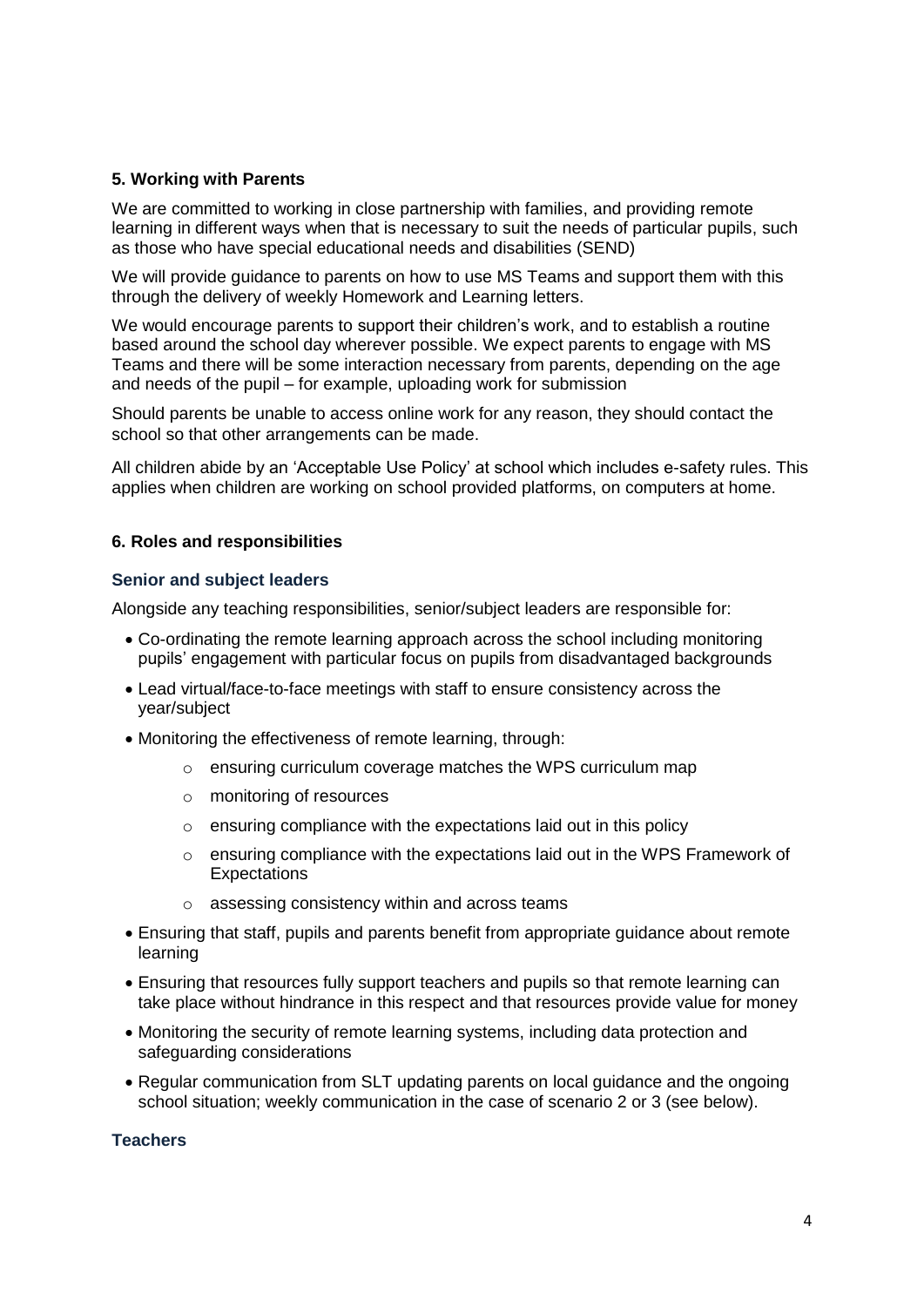Teachers will be provided with the necessary training on how to use MS Teams and will be provided with time to complete the remote learning expectations. Home Learning resources will be uploaded to MS Teams every Monday. All follow-up phone calls to pupils and families will be carried out by the class teacher(s).

Remote Learning/Teaching will necessarily look different in different circumstances. This policy will lay out the expectations in three, key scenarios:

- *1. Single/groups of pupils self-isolating due to a family member developing symptoms or testing positive or due to being in close contact with a positive case – most pupils in a pod are still being educated onsite and the teacher continues to have to teach a full day in the classroom.* 
	- Teachers will be given 2 days per team per ½ term to prepare remote learning resources for the upcoming ½ term.
	- Daily maths lessons will be highlighted from the National Oak Academy lesson or White Rose equivalent, which match the units being taught each week in the school (according to the medium-term curriculum map)
	- Sequences of lessons that match the general focus of foundation subject units will be highlighted *or* narrated powerpoints and resources provided, for the units that are being taught in school
	- An English unit, equivalent in length for the longest isolation period (14 days) will be available either based on the SPaG priorities for the 1/2 term, or a National Oak unit that fits with the Literary Spine unit being taught (eg. The Golden Compass in Year 5/6).
	- All work will be available on Teams from the first day of isolation
	- Feedback will be given through Teams and teachers will be expected to check and reply to work each day following the principles in the responsive teaching section of the framework of expectation. Teachers will be expected follow up pupils who are not engaging.
	- Office staff will complete 'safe and well' phone calls to families every other day, so 2 or 3 times a week.
- *2. Whole pods are required to isolate and stay away from school for up to 14 days – teacher(s) within that pod are not required to be reallocated to work in other pods around the school.* 
	- *Daily Maths and English lessons set using a combination of Loom videos, Powerpoints, YouTube videos and online lessons, which would match either the content being taught in other classes in the year group onsite or, if the whole pod is closed, what would have been taught onsite according to the curriculum map.*
	- *Daily foundation subject lessons that closely match either the content being taught in other classes in the year group onsite or, if the whole pod is closed, what would have been taught onsite according to the curriculum map.*
	- *Weekly Zoom small group (6-8 pupils) 'check-ins' for each pupil in the class*  with follow-up phone calls to any pupils not in attendance and any pupils not *submitting required work. These small group sessions should be used to assess pupils' welfare and their understanding of the work set/week's learning and used to inform future planning.*
	- *Daily contact, if necessary, between pupils/families and teacher through MS Teams*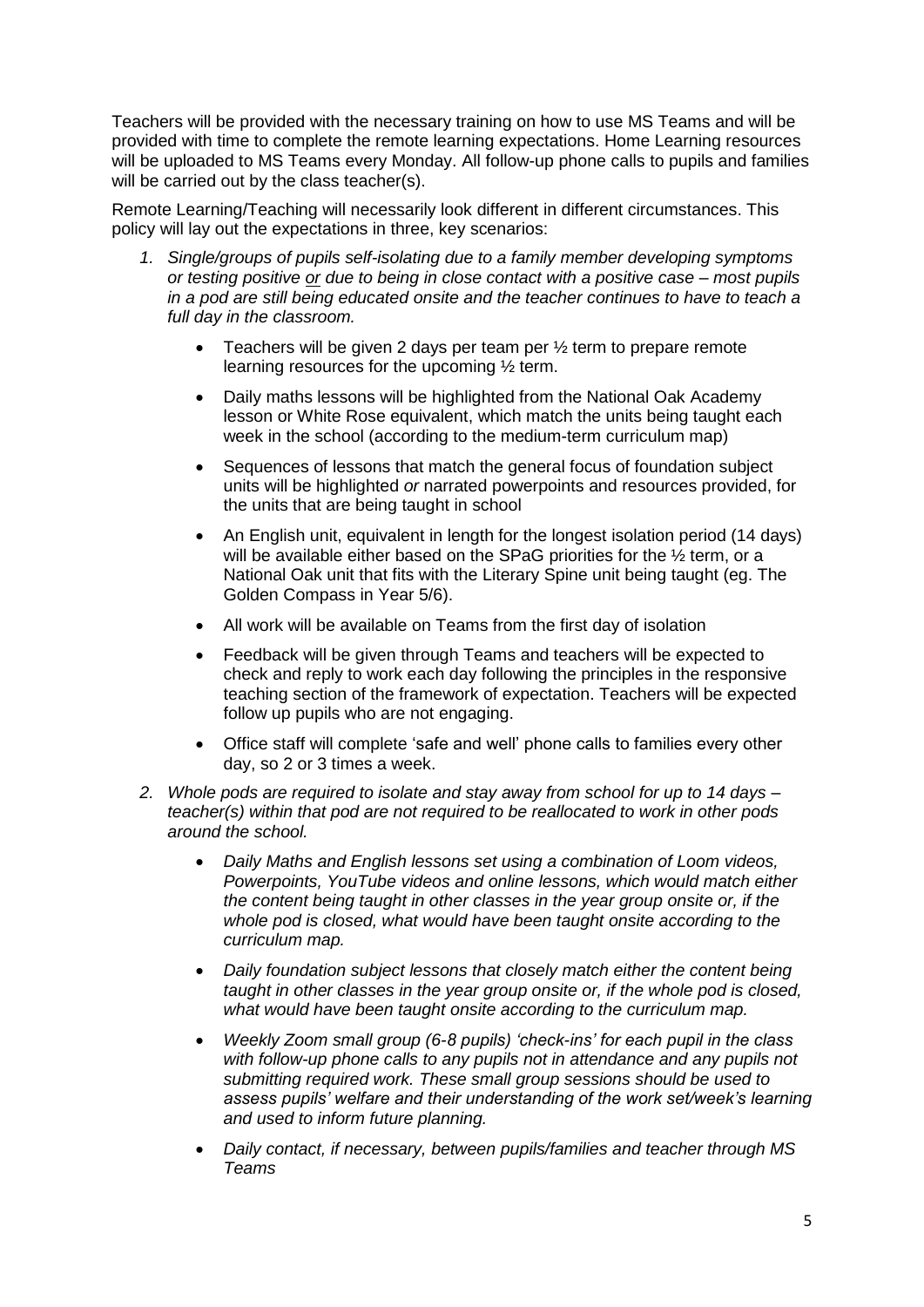- *Pupils will be required to submit work, daily on Teams and teachers will be expected to provide feedback, as per the principles of the school's responsive teaching section in the FoE.*
- *When providing remote learning, teachers must ensure that contact between themselves and pupils/parents/carers happens between the hours of 8.30am and 3.30pm – as per the general staff directed hours*
- *Teachers will not be expected to respond to emails or Teams messages outside of these hours*
- *Teachers will be expected to 'Zoom' into PD sessions and team planning sessions/PPA*
- *Should teachers be required to be reallocated to teach other yeargroups/pods as a result of national requirements, these expectations will be reviewed to ensure that workload is manageable.*
- 3. *The whole school is closed due to either a local outbreak, a local 'lock-down' or a national lockdown.* 
	- o *Daily Maths and English lessons set using a combination of Loom videos, Powerpoints, YouTube videos and online lessons, which would match the curriculum map; content will be retrieval and new learning; learning will be split into manageable chunks and so there may be times when content is taught at a slower pace and retrieved more frequently than if the children were being taught onsite*
	- o *Two short/one long Science/foundation subject lessons taught daily that match either the content that would have been taught onsite according to the curriculum map.*
	- o *Short weekly Monday video for the class to introduce the week's learning, remind of expectations for work and share good practice from the previous week.*
	- o *Weekly Zoom small group (6-8 pupils) 'check-ins' for each pupil in the class*  with follow-up phone calls to any pupils not in attendance and any pupils not *submitting required work. These small group sessions should be used to assess pupils' welfare and their understanding of the work set/week's learning and used to inform future planning. Follow-up phone calls to any pupils not in attendance.*
	- o *Pupils will be required to submit work, daily on Teams and teachers will be expected to provide feedback each day, as per the school's responsive teaching section in the FoE. Follow-up phone calls to any pupils not submitting required work.*
	- o *Daily contact, if necessary, between pupils/families and teacher through MS Teams work feedback and posts*
	- o *Contact tracking sheet would be restarted and teachers to inform SLT if they have not had contact with a child/family for a week*
	- o *When providing remote learning, teachers must ensure that contact between themselves and pupils/parents/carers happens between the hours of 8.30am and 3.30pm – as per the general staff directed hours*
	- o *Teachers will be expected to 'Zoom' into PD sessions and team planning sessions/PPA*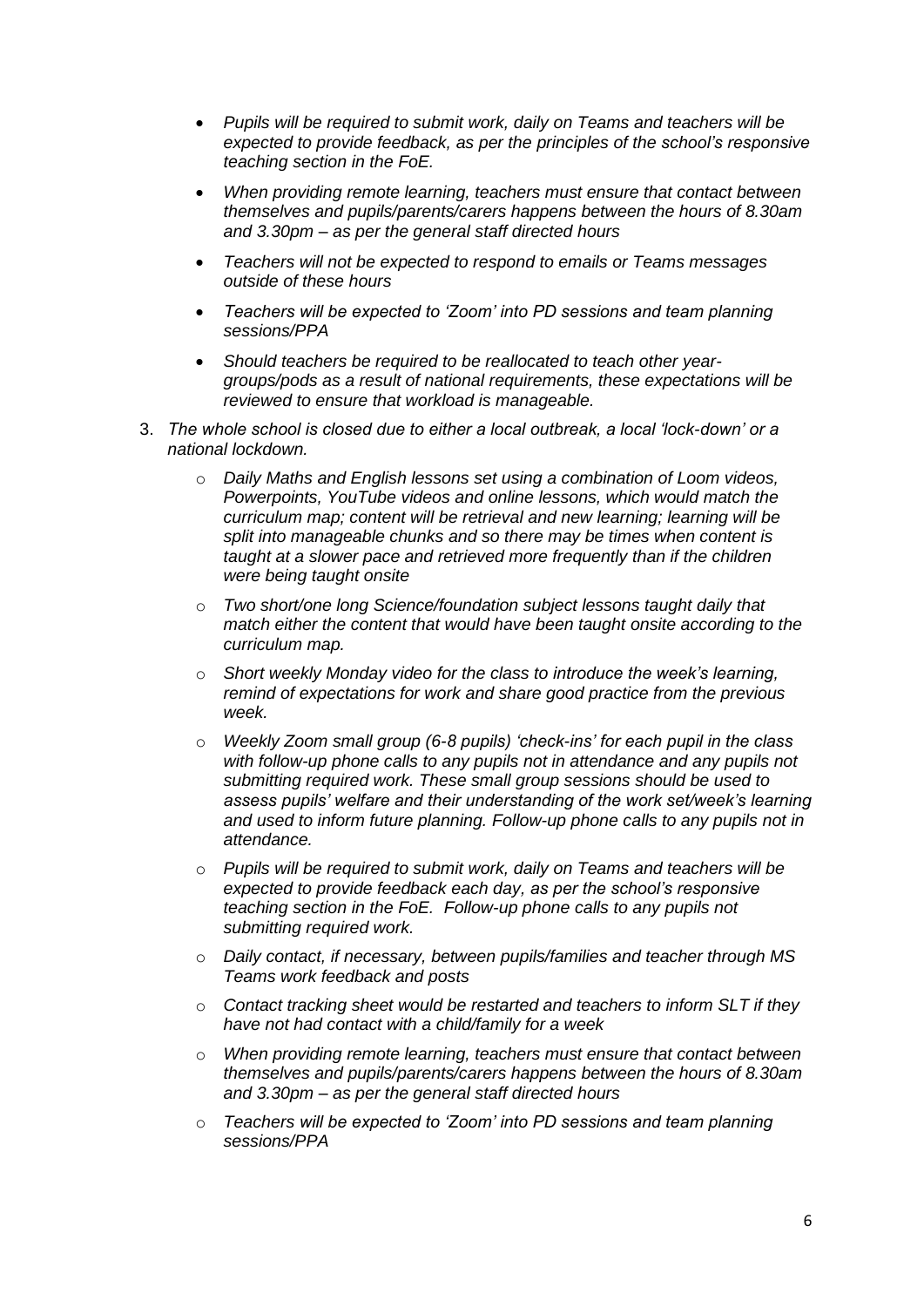o *Should teachers be required to be reallocated to teach other yeargroups/pods as a result of national requirements, these expectations will be reviewed to ensure that workload is manageable.*

Teachers unable to work for any reason at any time should inform the school of the reason for their 'absence' via the normal channels and will be expected to complete return-to-work forms on their return and provide a Doctors' note if the absence goes beyond the selfcertification period. Teachers who are at home, self-isolating, but otherwise well will be required to comply with the expectations above.

## *Keeping in touch with pupils who aren't in school and their parents:*

- o Teachers are expected to make contact as per guidance above
- $\circ$  If there is a concern around the level of a pupil's engagement, the teacher should initially make efforts to contact parents/carers to discuss this. Where there are issues with electronic devices, teachers should discuss this with SLT and delivery of any available school chromebooks or laptops.
- $\circ$  Teachers should only use their school email address to communicate with parents and pupils.
- $\circ$  Teachers should check emails at least once in the morning and once in the afternoon and should respond to all parents within 24 hours. If the matter cannot be resolved within that period, the teacher will acknowledge the email and explain to the parent the reasons for the delay and the actions they are taking
- $\circ$  Where a family displays difficult behaviour or is unable/unwilling to comply, teachers will contact SMT
- o Calls made using personal phones must have 141 inserted before the recipient's number so that their phone number is hidden from view
- Teachers will respond promptly to requests for support from families at home, by passing the request onto SMT/DDSLs
	- o Any complaints or concerns shared by parents or pupils should be reported to the Headteacher or Deputy Headteacher; for any safeguarding concerns, refer immediately to the DSL and ensure concern is recorded on Myconcern/
- Staff who are required to self-isolate are expected to:
	- o Follow the normal reporting procedure for planned absence
	- $\circ$  Following contact with school, the school business manager may set up a referral to Occupational Health to support that individual
	- o Obtain a test and share the result of it with school so that appropriate plans can be made
	- o If unwell themselves, teachers will be covered by another staff member. Planning and other activities will not be undertaken until the teacher is fit for work.

#### **Honeypot Staff**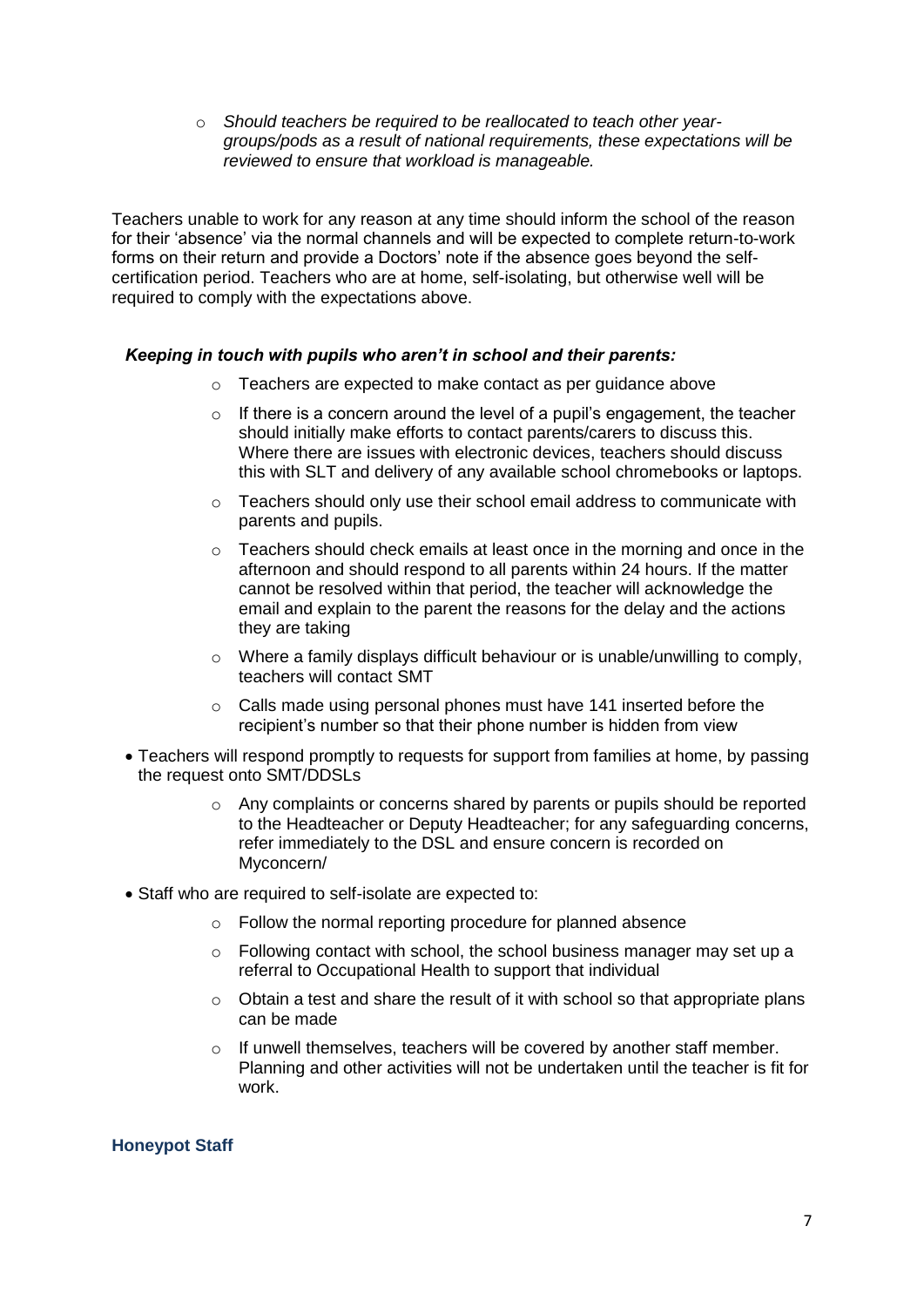- HP staff will only be expected to provide home learning resources in the event of partial or full pod closure. Staff will not be required to provide resources for single/small groups of pupils who are self-isolating short-term due to family members showing symptoms or contact with a positive case.
- In the event of a partial or full closure of the pre-school, as long as they have not been re-allocated to other roles in the school, HP staff will be expected to:
	- o Provide weekly phonics videos
	- o Provide weekly storytelling videos
	- o Provide ideas for home activities
	- o Make weekly contact with vulnerable families

## **Teaching Assistants**

Teaching assistants must be available during their usual working hours.

If they are unable to work for any reason during this time, for example due to sickness or caring for a dependent, they should report this using the normal absence procedure.

During the school day, teaching assistants must complete tasks as directed by a member of the SMT. The following tasks/roles are examples and do not constitute an exhaustive list:

- Cover in other areas of the school, as directed by the Headteacher or SENDCo
- Assisting the class teacher with supporting pupils
- Preparing paper copies of home learning resources
- Preparing appropriate resources for children with specific SEND needs
- Undertake remote and/or online CPD training
- Attend virtual meetings with colleagues
- Communicate with parents
- Completion of work that accords with school improvement priorities

#### **Designated safeguarding lead**

The DSL is responsible for managing and dealing with all safeguarding concerns. For further information, please see the Safeguarding and Child Protection Policy.

## **The SENDCo**

Liaising with staff to ensure that the technology/resources used for remote learning are accessible to all pupils and that reasonable adjustments are made where required.

- Ensuring that pupils with EHC plans continue to have their needs met while learning remotely, and liaising with the headteacher and other organisations to make any alternate arrangements for pupils with EHC plans and IHPs
- In scenario 2 or 3, weekly contact with the TA team.
- Identifying the level of support required by pupils

#### **The Business Manager**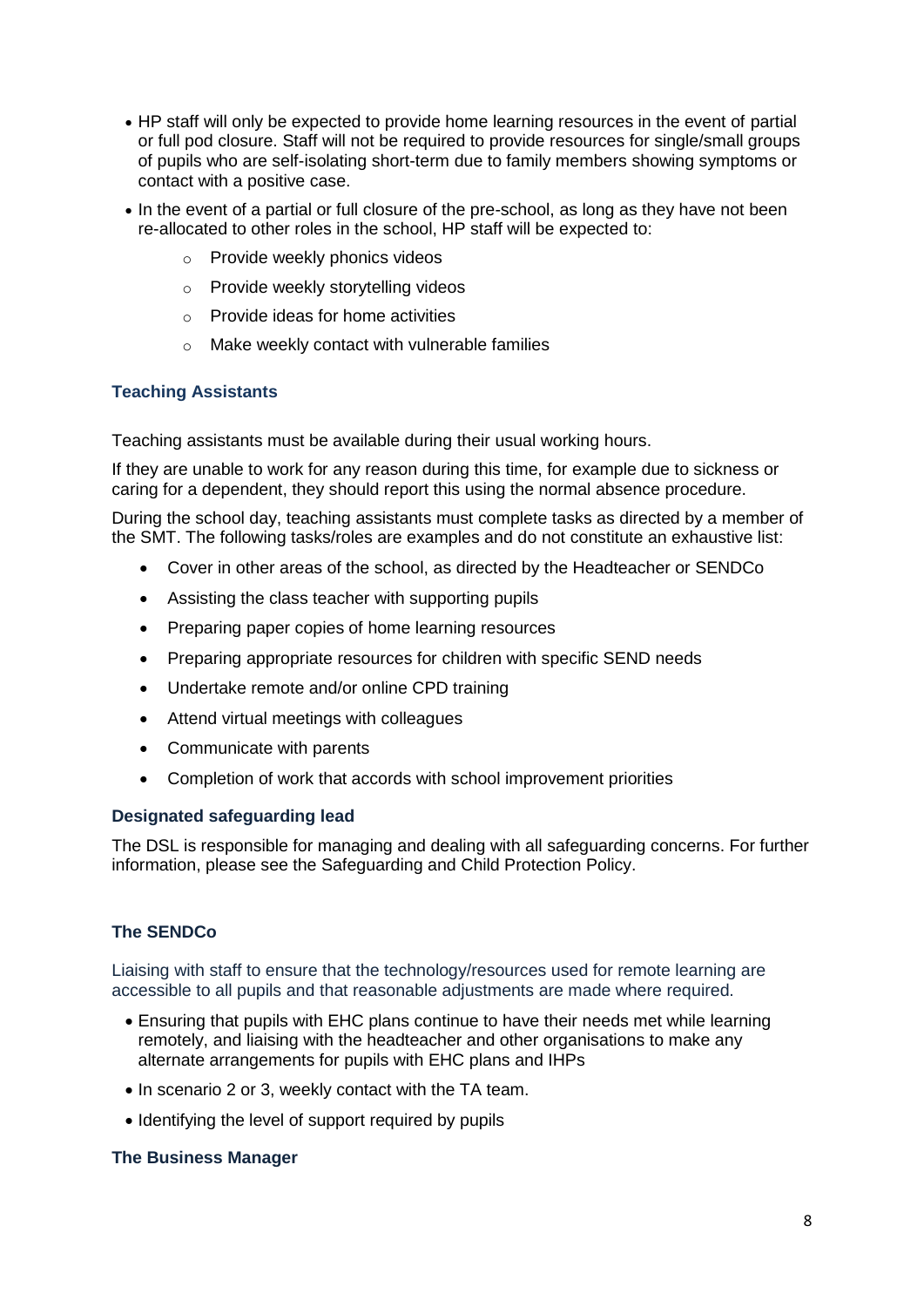- Ensuring value for money when arranging the procurement of equipment or technology.
- Ensuring that the school has adequate insurance to cover all remote working arrangements.

## **Governing Body**

The governing body is responsible for:

- Monitoring the school's approach to providing remote learning to ensure education remains as high quality as possible
- Ensuring that staff are certain that remote learning systems are appropriately secure, for both data protection and safeguarding reasons

## **7. Personal Data**

Staff members may need to collect and/or share personal data, such as information on pupils' attainment or their contact details. This is necessary in furtherance of the school's official functions and therefore individuals will not need to provide authorisation for this to happen. However, staff are reminded to collect and/or share as little personal data as possible online, and should speak to their line manager if they are unsure. Teachers and teaching assistants should not store pupils' personal data on their own electronic devices.

## **8. Keeping Devices Secure**

All staff members will take appropriate steps to ensure their devices remain secure. This includes but is not limited to:

- Using strong password protection, with passwords that are at least 8 characters, with a combination of upper and lower case letters, numbers and special characters
- Ensuring the hard drive is encrypted, so that if the device is lost or stolen the files on the hard drive cannot be accessed by attaching it to a new device
- Making sure the device locks automatically if left inactive for a period of time
- Not allowing family or friends to use the device
- Storing the device securely to avoid theft
- Ensuring that anti-virus and anti-spyware software is up to date
- Installing updates to ensure that the operating system remains up to date

## **9. Safeguarding**

Staff should ensure that all safeguarding concerns are reported immediately to a safeguarding officer. If you are unable to contact someone and it is an urgent matter, speak to a member of the senior management team. All safeguarding policies and procedures continue to apply.

Staff must ensure all communication with parents and pupils is conducted through the school email following normal guidance and ensure this remains professional.

## **10. Expectations of staff during online meetings**

When attending virtual meetings all staff should follow expected professional standards in relation to: